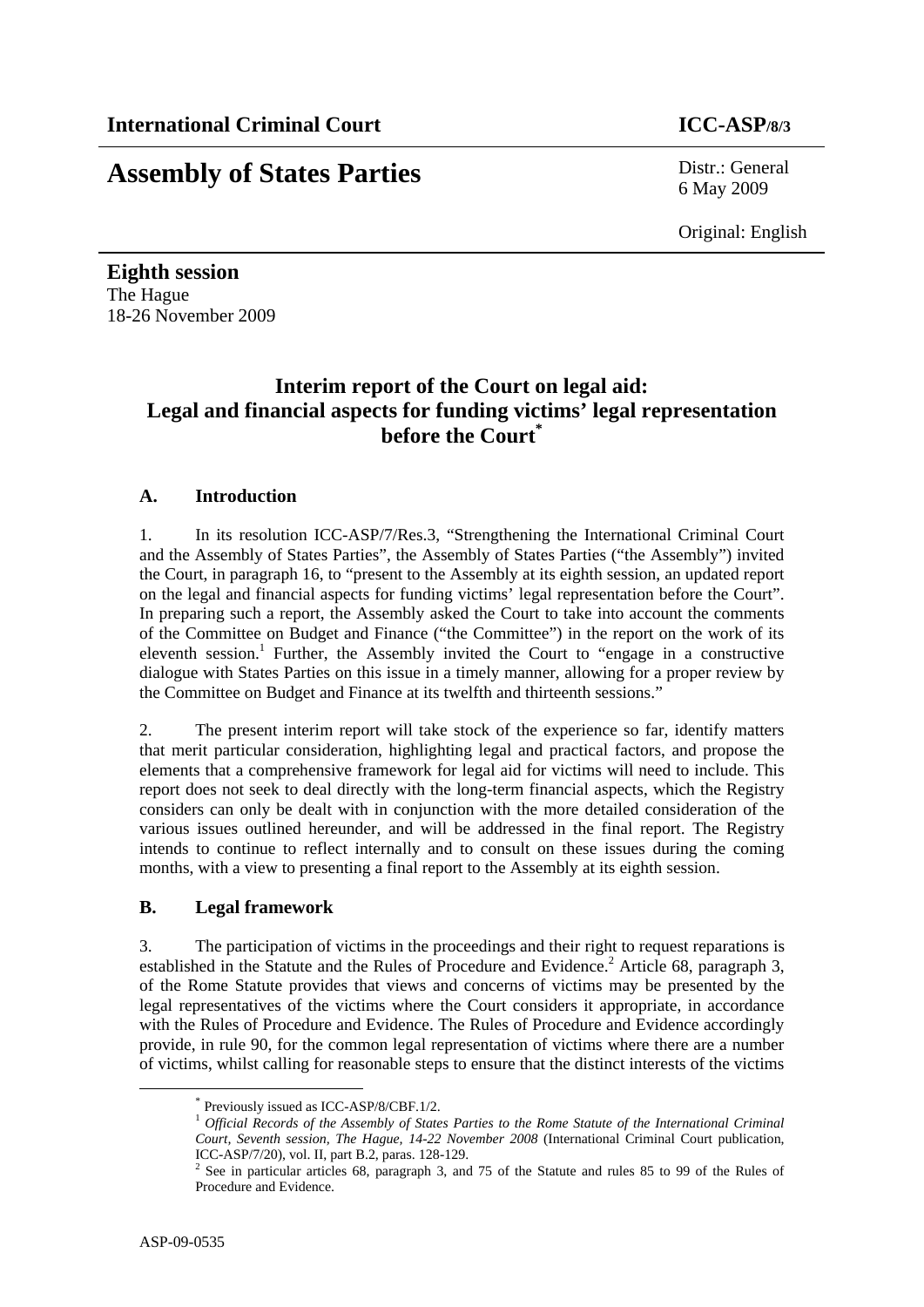are represented and any conflict of interest is avoided. Rule 90, paragraph 5, provides that "a victim or group of victims who lack the necessary means to pay for a common legal representative chosen by the Court may receive assistance from the Registry, including, as appropriate, financial assistance".

4. The legal aid scheme of the Court is further elaborated in the Regulations of the Court. As regards the determination of means, no distinction is made in regulation 84 between the defence and victims when it comes to the types of means to be taken into account and the nature of the assessment. As regards the scope of legal aid, however, regulation 83 provides simply that "the scope of legal assistance paid by the Court regarding victims shall be determined by the Registrar in consultation with the Chamber, where appropriate."

# **C. Differences between legal aid for victims and legal aid for the defence**

5. On the basis of this legal framework, the Registry has developed and proposed to the Assembly a legal aid system to apply to legal representation both for accused persons and for victims.<sup>3</sup> From the outset, the Registry recognized that, as the scheme developed, there would be a need for certain differences to emerge between the nature of the scheme for the defence and that for victims.<sup>4</sup> There are many reasons for this, including the following:

- a) The role of victims as participants in the proceedings is different from that played by the defence, leading to differences in the volume and nature of their intervention. The role of victims will depend on decisions taken by the relevant Chamber on modalities of participation, and differ according to the stage of the proceedings. For instance, while the legal representatives of victims will play a much more limited role than the defence during the pre-trial and trial phases, they would be expected to play a more prominent role during any reparations stage;
- b) In addition to representing the interests of their clients in the Court proceedings themselves, through personal appearance at hearings and the filing of written observations, submissions etc., legal representatives of victims have a second duty that is a fundamental part of the participation of victims, which is to keep their clients informed of developments in the proceedings and take their instructions. This dual aspect of their role has a number of implications which will be discussed below;
- c) Legal representatives of victims will likely find themselves representing a group of victims, potentially numbering several tens or even hundreds. One legal team in the Lubanga trial currently represents 74 victims. For the defence, even in a joint case, it is likely that a legal team will represent only one accused;
- d) Whereas an accused will be in detention in The Hague and a suspect being interviewed by the Office of the Prosecutor would be in one defined location, a group of victims may be scattered over a wide geographical area, including in locations that are difficult to access either for logistical or security reasons;
- e) The determination of indigence may require a different approach given the collective nature of representation of victims, the conditions in which the vast majority of victims in the situations currently before the Court live, as well as other factors. This will be further discussed below; and

 <sup>3</sup> <sup>3</sup> See, for example, Report on the operation of the Court's legal aid system and proposals for its amendment (ICC-ASP/6/4).

<sup>&</sup>lt;sup>4</sup> For instance, the Registry informed the Presidency that a separate financial information form would need to be developed for victims, different from that for the defence.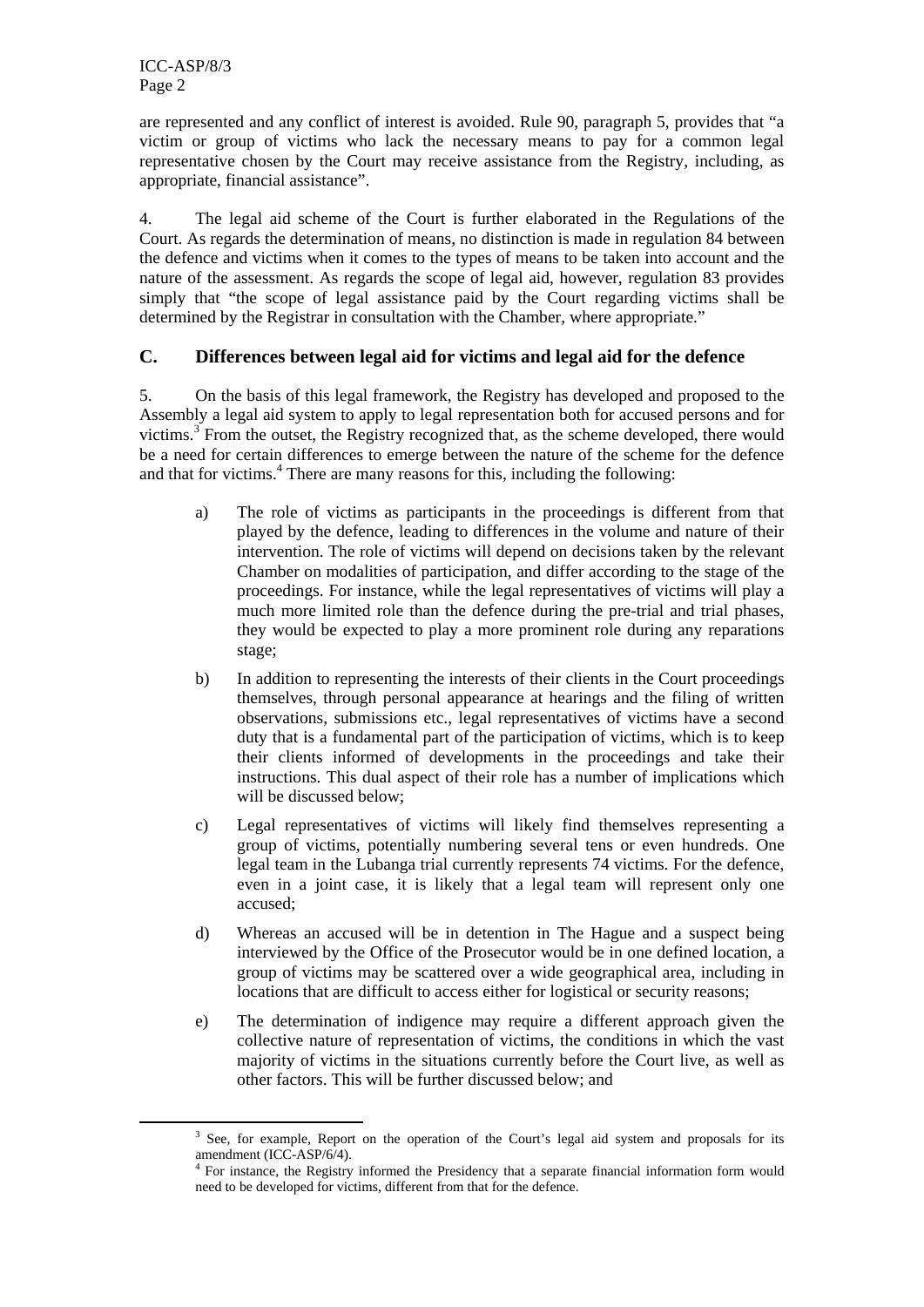f) Whereas an accused has the right to legal assistance without payment if he or she lacks sufficient means to pay for it,  $\frac{5}{5}$  the legal framework of the Court does not clearly delineate the circumstances in which victims may receive legal assistance paid by the Court.<sup>6</sup>

6. The legal framework of the Court left many issues relating to the participation of victims to be determined by the judges through the case law, and was itself an innovation in international criminal law, so there were no obvious international precedents to look to. Several fundamental aspects of the participation of victims went to appeal. The nature of the legal aid necessarily follows from the manner of participation and from the actual needs of the legal teams. The first application for legal aid to represent victims was made in November 2006.<sup>7</sup> The first trial of the Court started in January 2009, and as the trial started, significant aspects relating to the modalities of the participation of victims remained unresolved or were resolved only in the weeks immediately preceding the trial. The Registry is therefore now in a position to develop detailed proposals relating to all parts of the proceedings on the basis of actual experience, other than for reparations, since there have as yet been no reparations proceedings before the Court.

7. Where specificities are not mentioned, the elements of the legal aid scheme are the same as for the defence, such as the monthly ceiling of  $\bigoplus$ 4,000 for travel and other costs, the payment of up to 40 per cent compensation of charges to counsel where justified, the remuneration levels of the different members of the team and the payment procedures. The management of the legal aid for victims (carried out within the Registry by the Victims Participation and Reparations Section) and for the defence (carried out by the Defence Support Section) are closely coordinated in order to ensure consistency in implementation, where appropriate. The same approach is pursued, seeking to manage the resources of the Court responsibly, transparently and economically, whilst enabling the legal teams to work effectively.

8. It is proposed that, as was done for the defence, underlying principles of the legal aid scheme for victims should be identified. To flesh out these principles, internal and external consultations will continue to be held over the coming months, but it is envisaged that some of the principles adopted in relation to legal aid for the defence (equality of arms, objectivity, transparency, continuity and economy) $8$  may need to be adapted. In particular, the principle of "equality of arms" would need to be adapted in order to reflect the role played by victims in the proceedings.

9. Further, the Registry believes that the principles underlying legal aid for victims will need to take account of the fact that legal representation of victims involves two equally important elements. One is the representation of the clients' interests before the Court, through personal appearance at hearings and the filing of written documents. The second is the contact with the clients, including keeping them informed of developments, taking instructions, and ascertaining their interests in order to be able to represent them effectively before the Court. The second element goes to the very purpose of the participation of victims in proceedings, which, if it is to be meaningful, requires the victims to maintain regular communication with their lawyers. The different Chambers of the Court have also underlined

 $\frac{1}{5}$ <sup>5</sup> Article 67, paragraph 1, sub-paragraph d, of the Statute and rule 21 of the Rules of Procedure and Evidence.

<sup>&</sup>lt;sup>6</sup> Rule 90, paragraph 5, simply provides that: "A victim or group of victims who lack the necessary means to pay for a common legal representative chosen by the Court may receive assistance from the Registry, including, as appropriate, financial assistance."

ICC-01/04-01/06-650, Decision of the Registrar, dated 3 November 2006, in relation to legal aid for victim a/0105/06.

<sup>&</sup>lt;sup>8</sup> Report to the Assembly of States Parties on options for ensuring adequate defence counsel for accused persons (ICC-ASP/3/16), p. 3.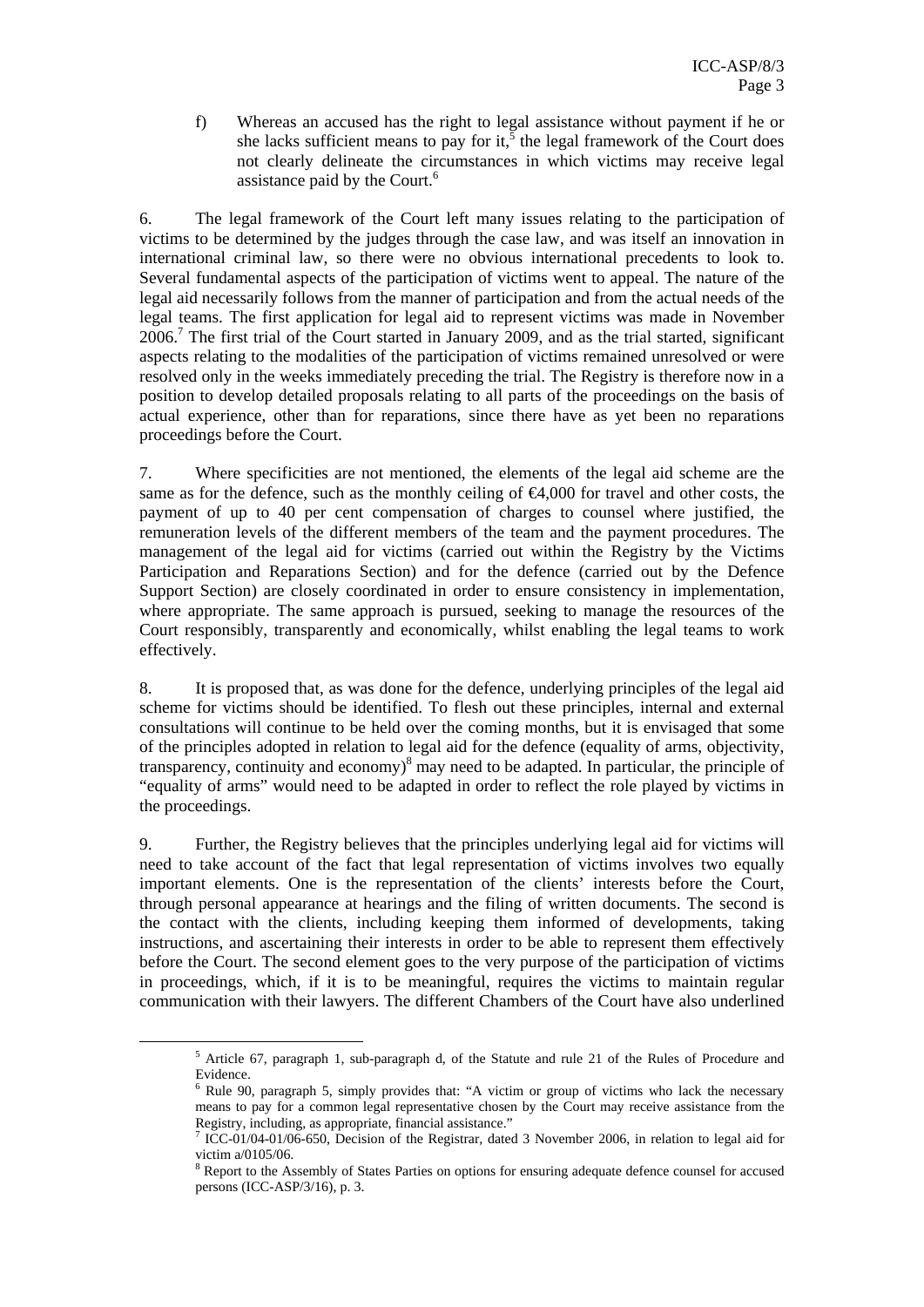ICC-ASP/8/3 Page 4

in their decisions the importance of keeping victims informed of judicial developments before the Court. Given the importance of the second aspect, ways of giving it due recognition will be proposed in the final report.

# **D. Common legal representation**

10. The impact of the number of legal teams, as well as of the composition of the legal teams representing victims, will be further considered in the final report, together with an evaluation of other cost drivers, and practical factors such as cultural, social, logistical and security considerations that have an impact on the legal representation of victims.

11. Some victims approach the Court having already appointed a lawyer of their choice. Others do not yet have a lawyer at that stage and the Registry, in accordance with rule 16 of the Rules of Procedure and Evidence, assists them in choosing a lawyer. The Chamber has the power to appoint legal representatives of victims, which may be the Office of Public Counsel for Victims, where the interests of justice so require, in accordance with regulation 80 of the Regulations of the Court.

12. Rule 90 envisages that where there are "a number" of victims, they would be grouped so as to be represented by a common legal representative or representatives, if necessary with the assistance of the Court, and ultimately that the Court might itself appoint legal representatives if the victims are unable to do so. Experience to date has shown that there are likely to be victims numbering in the tens, or potentially more, participating in proceedings. The factors influencing the numbers of victims participating at any given stage or case include:

- a) The level of outreach activities of the Court;
- b) The prevailing security situation affecting victim communities;
- c) The capacity of the Court to reach out to victims and distribute standard application forms and other appropriate documentation;
- d) The availability of capable and informed intermediaries to assist victims to make their applications; and
- e) Political factors.

Experience has also shown that there are likely to be fewer victims participating during the pre-trial phase, and that efforts to organise common legal representation at that stage are also more difficult due to the short period of time between the detention of a suspect and the confirmation hearing.

13. As regards common legal representation at the trial stage, a precedent has been set in the Lubanga case, which may be followed in the Katanga/Ngudjolo case. In the Lubanga case, there were a total of 7 lawyers representing 93 victims accepted to participate at the start of the trial in January 2009. Anticipating a ruling under rule 90 to limit the number of legal teams during the trial, the Registry initiated consultations with the legal representatives who then made a proposal. Instead of some lawyers withdrawing and their clients being represented by other lawyers, they proposed to form themselves into two teams, so that each of the lawyers would remain involved, even though there would only normally be one lawyer appearing before the Court on behalf of each team at any one time. This ensured that the fees of only one legal representative at the seat of the Court for each team would need to be covered at any one time.<sup>9</sup> This would have the important benefit of not asking victims, who

 $\frac{1}{9}$ <sup>9</sup> The proposal of the legal representatives is contained in document ICC-01/04-01/06-1602, and Trial Chamber I confirmed this in an oral decision (ICC-01/04-01/06-T-105-ENG, p. 13).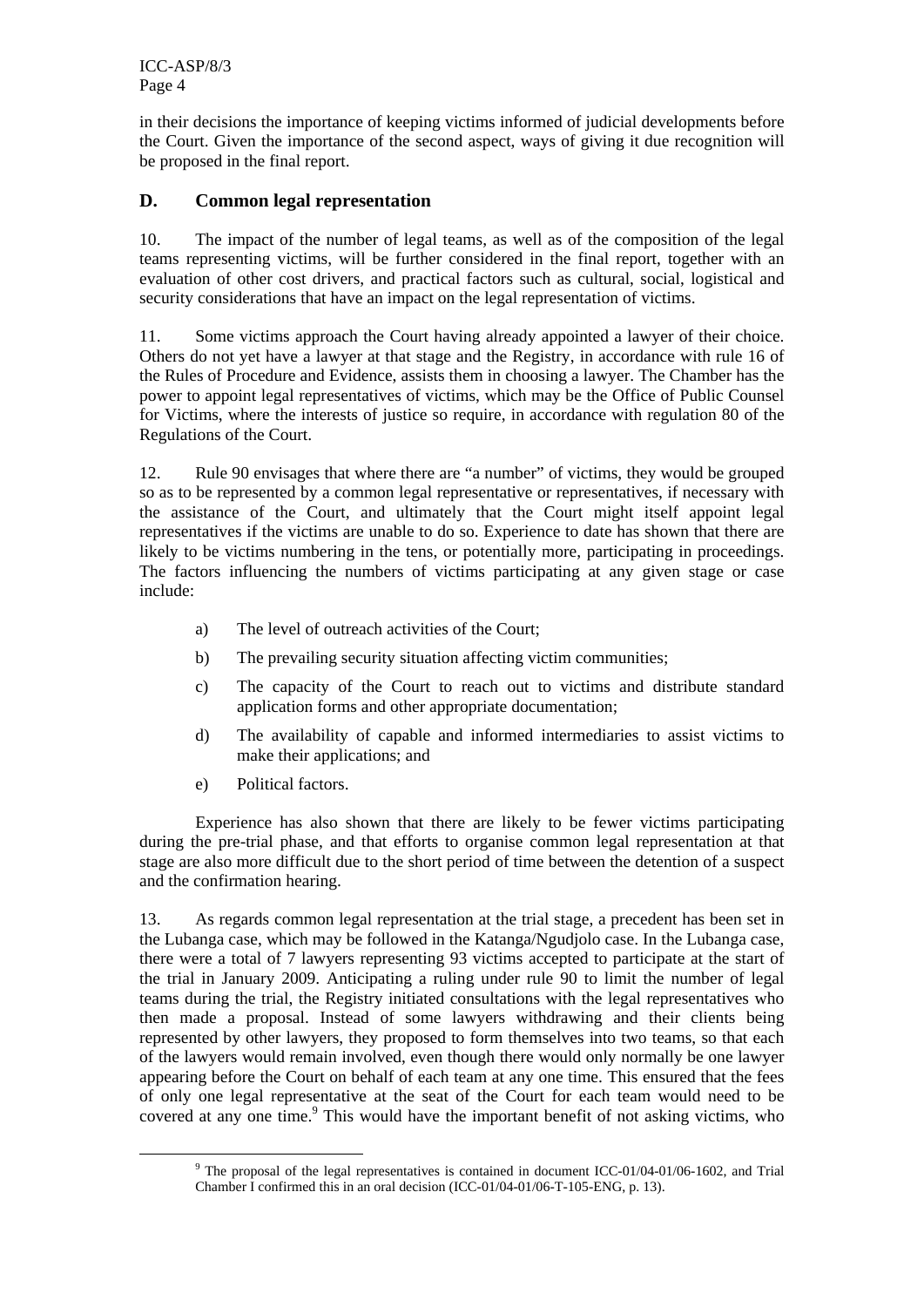had already an established relationship of trust with their lawyer, to change lawyers, respecting the principle that the victim has the right to choose his or her lawyer.<sup>10</sup> The proposal was accepted by Trial Chamber I and a similar proposal is currently pending before Trial Chamber II for the Katanga/Ngudjolo trial.

# **E. Indigence criteria**

14. The question of how to establish the eligibility of victims for legal aid is one that will require detailed consideration over the coming months. Up until now, the same system has been applied in relation to victims as for the defence, though in practice it has been applied flexibly, in order to take into account the different circumstances of the victims. The Presidency has endorsed, in the context of a request for review of a decision of the Registrar, the Registry's approach, finding it to be in accordance with the current law governing the legal assistance scheme.<sup>11</sup> In particular, the Presidency found that in submitting victims to a financial assessment based upon their individual means whilst taking into account their specific situation, rather than acting upon a presumption of indigence, the Registrar acted in accordance with the legal framework. The Registry now intends to build on this and will present its recommendations in the final report. These recommendations will include, inter alia, the possibility of a presumption of indigence for certain categories of victims (such as minors), and a formula for assessing the indigence of victims.

#### **F. Operation of the legal aid system for victims**

15. The practice of the Court in relation to legal aid for victims to date has developed through reports to the Assembly, the decisions of the Chambers, the Registrar's decisions on legal aid and appeals to the Presidency.

16. As regards the number of teams representing victims in relation to a particular case, the approach of the Chambers has varied as regards the number of legal teams recognized to represent victims at different stages of the proceedings. At the confirmation stage, Pre-Trial Chamber I recognized four teams of legal representatives of victims in the Katanga/Ngudjolo case, while Pre-Trial Chamber III in the Bemba case ruled that only one team of legal representatives should appear. In the only case to proceed to trial to date, the Trial Chamber has recognized two teams of common legal representatives in the Lubanga case.

17. For the last two budget years, the Court has adopted the assumption that, in relation to a case, whether at the pre-trial or the trial stage, there would be two teams of victims' legal representatives per accused.<sup>12</sup> The Registry would like to focus in particular on this aspect in its final report, examining the options and making recommendations, given the Committee's suggestion in its report on its eleventh session that the Registry consider the potential to have one legal team for victims per case. At this stage, the Registry would simply raise the issue that conflicts of interest may and indeed do arise between victims or groups of victims, making separate legal representation necessary. This is an issue that the Court is obliged to consider under the Rules of Procedure and Evidence,<sup>13</sup> and all counsel have a duty under the Code of Professional Conduct for Counsel to exercise all care to ensure that no conflict of

<sup>&</sup>lt;sup>10</sup> Rules of Procedure and Evidence, rule 90, paragraph 1.<br><sup>11</sup> Reasons for the Decision of the Presidency, ICC-01/04-559 dated 18 February 2009.

 $12$  For the 2009 budget, the Court nevertheless assumed that for the joint case of Katanga and Ngudjolo, there would be three, and not four, teams of legal representatives for victims. At the time of this interim report, the Trial Chamber had not yet decided how many legal teams would be permitted to participate in the trial.

<sup>&</sup>lt;sup>13</sup> Rule 90, paragraph 4, provides: "The Chamber and the Registry shall take all reasonable steps to ensure that in the selection of common legal representatives, the distinct interests of the victims, particularly as provided in article 68, paragraph 1, are represented and that any conflict of interest is avoided."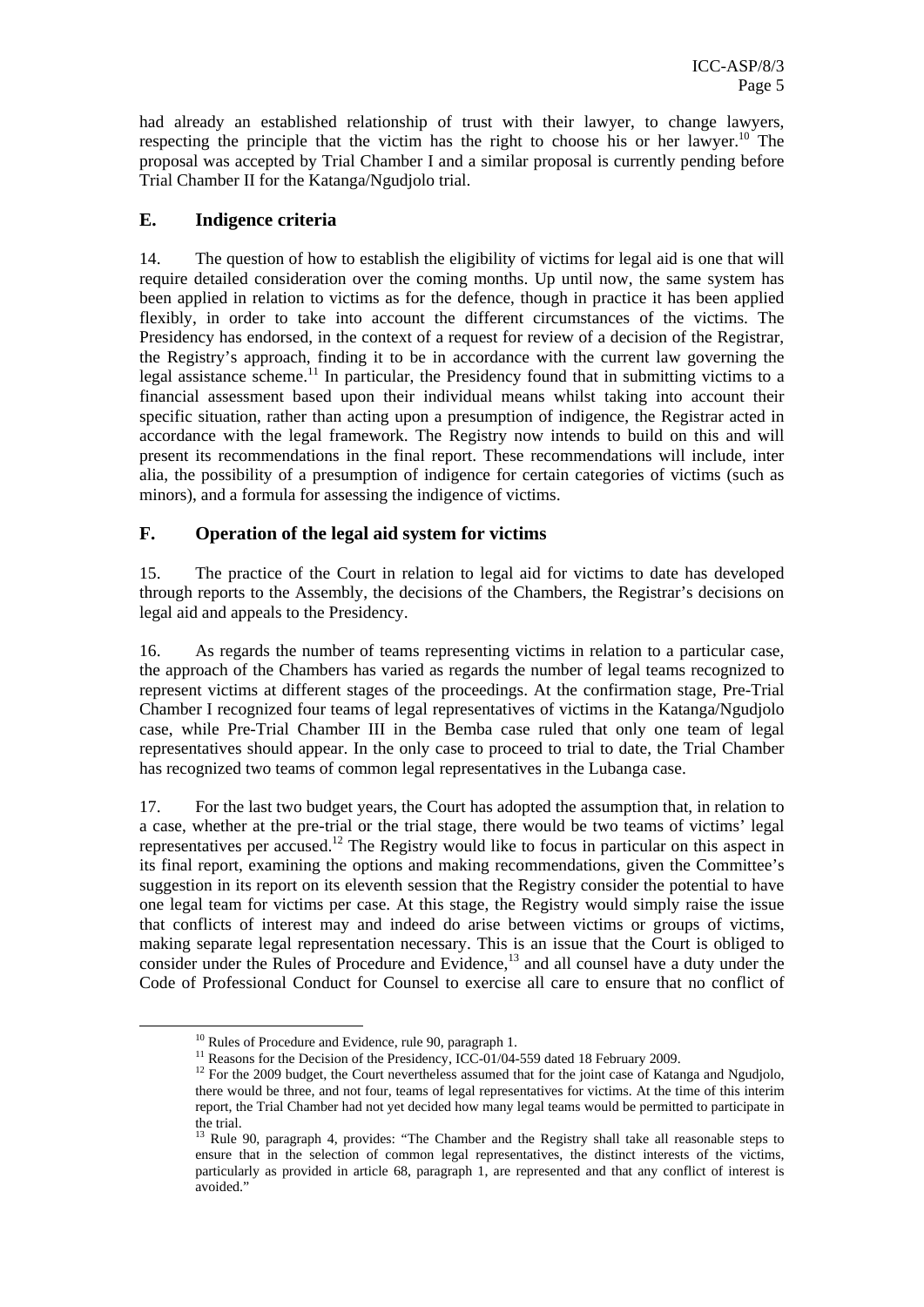interest arises and, should it arise, to take the appropriate steps.<sup>14</sup> A conflict of interest might arise, for instance, where victims of a case might include both child soldiers participating in an attack and the civilian victims of that attack, and it should be borne in mind that conflicts may arise during the course of the proceedings, even if not apparent from the outset.

18. Both the number of legal teams and the composition of legal teams representing victims will be considered below in relation to the different phases of the proceedings. In the final report, the legal and financial implications of the factors mentioned here will be considered, together with proposed solutions to address them.

#### *a) Participation of victims in relation to a situation*

19. As regards legal aid in the context of a situation (as opposed to a particular case), following a decision of Pre-Trial Chamber I in the situation in the Democratic Republic of the Congo ("the DRC") in January 2006 and subsequent decisions of that Chamber and of Pre-Trial Chamber II, victims were accepted to participate in proceedings in relation to the situations in the DRC, Uganda and Darfur. To date, legal aid granted in relation to a situation has been limited to participation in interlocutory appeals relating to the nature of participation in relation to a situation and to missions of legal representatives to inform and take instructions from their clients in that regard, in relation to the DRC and Darfur situations. A decision of the Appeals Chamber of 19 December 2008 in relation to victim participation in the investigation stage of proceedings has had the effect of restricting the participation of victims in the investigations of the Prosecutor.<sup>15</sup> The decision did not, however, rule out the participation of victims in relation to a situation, or even in relation to an investigation, where their personal interests are affected. It is therefore necessary for the legal aid scheme to envisage requests for legal aid to cover participation in relation to a situation, including their communication with the clients. Were external counsel to be appointed, their intervention would likely be defined by the relevant Chamber and limited to specific oral and/or written interventions in relation to a specific issue.

#### *b) The pre-trial stage of a case*

20. In its Report on the operation of the Court's legal aid system and proposals for its amendment,<sup>16</sup> the Registry indicated that, at that time, it was not in a position to propose a framework for legal aid for victims at the pre-trial phase, due to the absence of established and confirmed jurisprudence on the modalities of participation by victims during that phase and of sufficiently reliable parameters. For the time being, therefore, the Registry had proposed to deliver ad hoc decisions, with the aim of responding effectively to the needs of the legal representatives flowing from decisions of the Chambers.

21. Developments since that time have provided a greater degree of predictability regarding the scope of legal aid that would be required during the pre-trial stage of a case. Where a suspect is brought before the Court, the main procedural activity in which victims would expect to participate would be the confirmation of charges hearing and any status conferences that may precede it. Three confirmation of charges hearings have been held to date, with victims participating covered by the legal aid scheme in each case.<sup>17</sup>

22. As regards the composition of the teams representing victims at the pre-trial stage of a case, the experience of the Registry to date, based on the nature and scope of participation permitted by the Chambers to date, has been that the inclusion of a case manager in a legal

<sup>&</sup>lt;sup>14</sup> Code of Professional Conduct for Counsel, article 16.<br><sup>15</sup> ICC-01/04-556.

 $16$  ICC-ASP/6/4.

<sup>&</sup>lt;sup>17</sup> Confirmation of charges hearing in the Lubanga case in November 2006, in the Katanga and Ngjudjolo case in June to July 2008 and in the Bemba case in January 2009.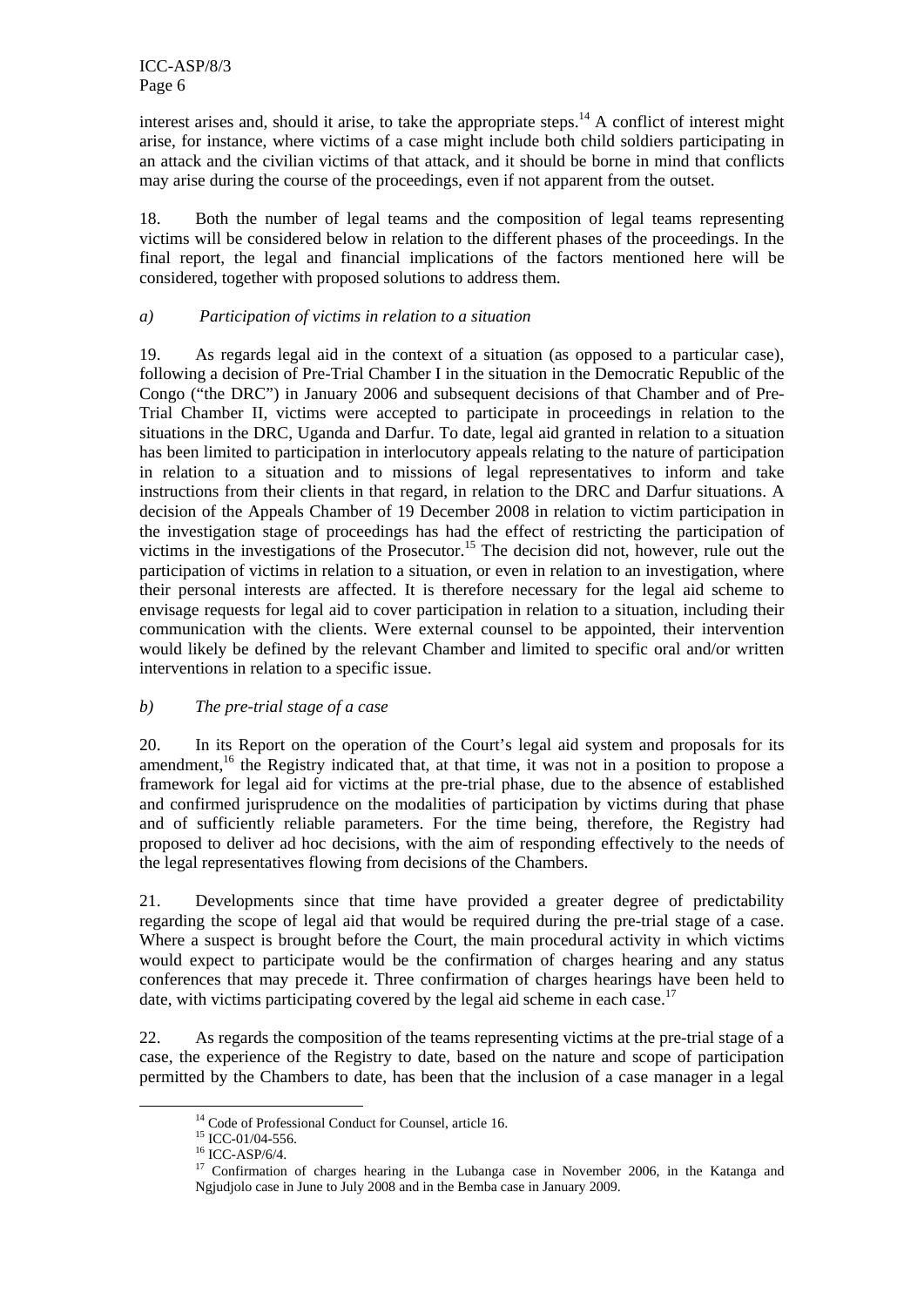team will normally be reasonably necessary only during the actual confirmation of charges hearing. The anticipated costs of legal aid during the pre-trial stage of a case would therefore, for the most part, cover the costs of one counsel to attend status conferences, to conduct missions for the purpose of consulting with his/her clients, and prepare for and attend the confirmation of charges hearing, with the addition of a case manager during the period immediately surrounding the confirmation of charges hearing itself.

23. Where a warrant of arrest has been issued but not executed, the opportunity for victims to participate in proceedings can be expected to be limited. In relation to Uganda, a number of victims were accepted to participate in relation to the case of Kony *et al*, and the Office of Public Counsel for Victims has been appointed to represent them. The Office of Public Counsel for Victims represented those victims, and others, in relation to the proceedings on admissibility under article 19 of the Statute initiated by Pre-Trial Chamber II in October 2008. Were external counsel to be appointed, their intervention would likely be defined by the relevant Chamber and limited to specific oral and/or written interventions in relation to a specific issue.

*c) The trial stage of a case* 

24. The trial stage of a case involves not only the trial itself, but also the preparation for trial, which normally involves a series of status conference hearings held over a period of several months, together with opportunities for legal representatives to present written observations on a range of matters.18 During the preparation for trial stage, it is to be expected that legal representatives would need to consult with their clients in order to keep them informed and to take their instructions.

25. During the trial itself, legal representatives would be expected to continue to consult with their clients as well as to represent their interests in person before the Chamber, as well as through written submissions.

26. As described above, legal representatives in the Lubanga case proposed, and the Trial Chamber accepted, an arrangement whereby the legal representatives already representing victims accepted in the case would continue to the represent their clients within the framework of common legal representation, organized in two teams.

27. As regards the composition of teams, the Registry recommended to the Assembly in its report<sup>19</sup> that during the trial phase, legal aid during should cover a core team present at the seat of the Court comprising:

- a) One counsel (P-5) (as described above, this may involve several counsel in rotation); and
- b) One case manager (P-1).

28. The core team would be reduced or increased at the Registrar's discretion, in light of modalities of participation as decided by the Trial Chamber and other relevant factors, and to take into account the other aspects of victim participation and in particular the need to maintain communication with the victims in the field. This recommendation will be reviewed in the final report, and in particular, in light of the particularities of representing victims at trial, factors such as the following will be considered:

<sup>&</sup>lt;sup>18</sup> For example, approximately ten status conferences were held between March 2008 and January 2009 by Trial Chamber I for the preparation of the Lubanga trial.

<sup>&</sup>lt;sup>19</sup> Report on the operation of the Court's legal aid system and proposals for its amendment (ICC-ASP/6/4).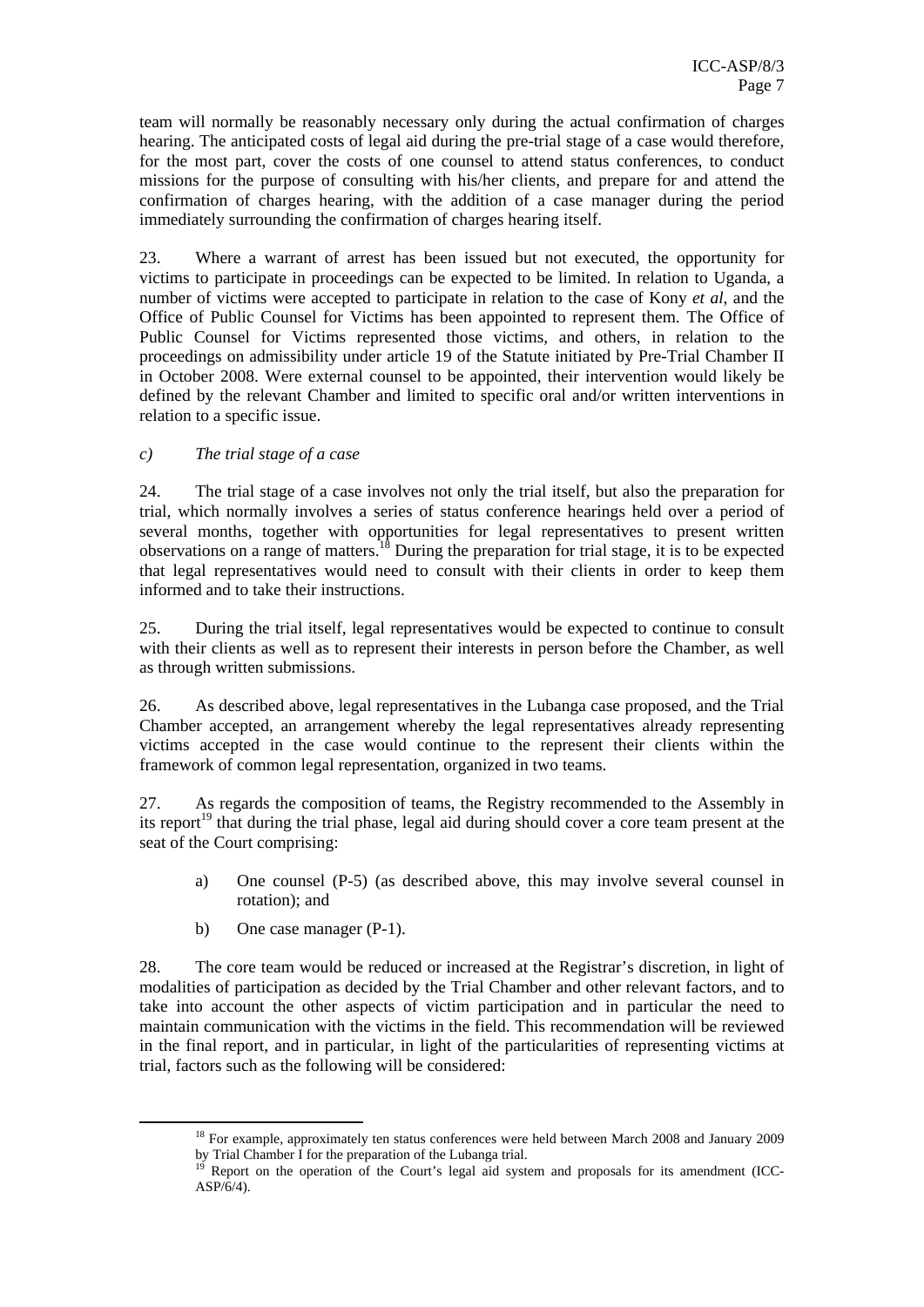- a) At particular moments, such as during opening or closing statements, the presence of more than one counsel at the seat of the Court may be covered at a time;
- b) Work carried out by legal representatives in a team of common legal representatives whilst not present at the seat of the Court, such as drafting submissions or communicating with the victims, would be remunerated on an hourly basis. Consideration will be given to what parameters could be established in relation to this; and
- c) A resource person may be required in the field to facilitate the communication of legal representatives with their clients.

29. The Registry may receive requests for additional means from legal representatives, in accordance with regulation 83 of the Regulations of the Court, including costs associated with the practical aspects that impact their representation of victims. This may include, for example, costs associated with consulting their clients during the trial with a view to keeping them informed and seeking their instructions.

30. A sum of money for investigations for an entire case was recommended in the report to the Assembly<sup>20</sup> and included in the budget for 2009. This represents a sum for 60 days' fees for one investigator, and travel costs. This was said to cover, in particular issues arising in respect of reparations. In view of the decision of Trial Chamber I, confirmed by the Appeals Chamber, that did not exclude the possibility that victims may present and challenge evidence during the trial. This may trigger requests for additional resources from the legal teams representing victims, which would need to be considered in accordance with regulation 83 of the Regulations of the Court.

#### *d) Reparations Phase*

31. For the reparations phase, it was envisaged in the Registry's report<sup>21</sup> to the Assembly that the resources available to the legal teams representing victims would need to be supplemented by additional resources at the Registrar's discretion and subject to the oversight of the relevant Chamber. During this phase, it is likely that the legal representatives of the victims will play a leading role in the proceedings, presenting the requests of their clients in accordance with article 75 of the Statute. Given that, to date, no case before the Court has proceeded to the reparations phase, the Registry's proposals will necessarily be based, at this stage, largely on the legal texts of the Court as opposed to actual practice.

32. Since a Chamber has a number of options under the framework established by article 75 of the Statute, it is difficult to establish a uniform and detailed system that would apply in every case. For instance, a Chamber may decide to make a determination on the scope and extent of any damage, loss or injury, and may make an order of reparations against a convicted person, or seek measures of cooperation under article 93, but equally may choose not to do so. In other words, the extent and scope of any reparations proceedings will be determined by a Chamber on a case by case basis. Therefore the Registry proposes that the best approach is to envisage a core team, with the provision of additional resources as necessary.

 $20$  Ibid.

 $^{21}$  Ibid.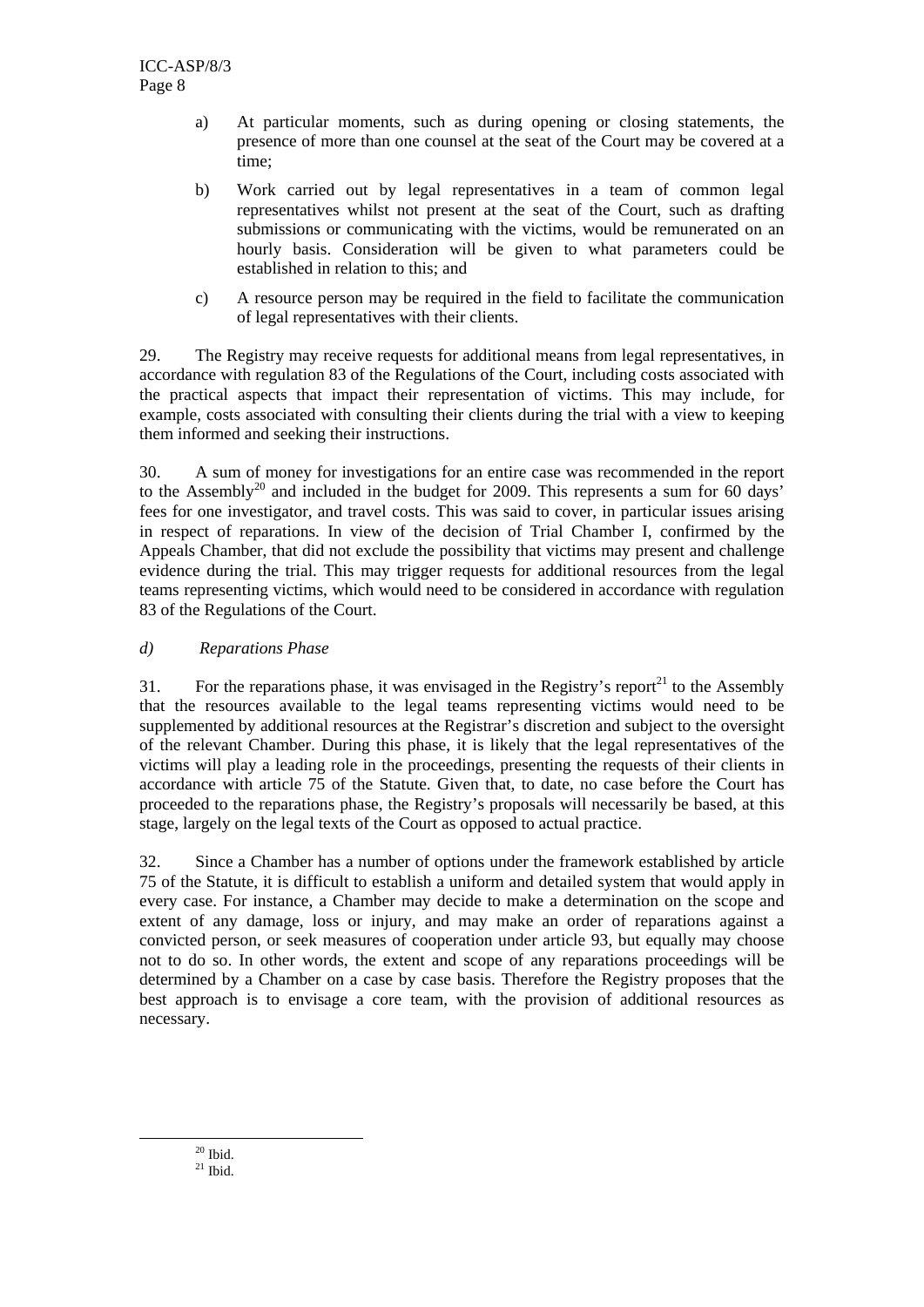33. Accordingly, the Registry has proposed, in its report to the Assembly,  $^{22}$  that during the reparations phase, a core team comprised as follows would be necessary:

- a) One counsel (P-5);
- b) One legal assistant (P-2); and
- c) One case manager (P-1).

34. This will be reviewed in the final report. Depending on the approach taken by a Chamber and by the legal representatives of the victims, there may be a need to consider, *inter alia*, the following:

- a) At particular moments, such as where a Chamber is dealing with specific details of reparations requests of specific victims, the presence of more than one counsel at the seat of the Court may be requested at a time;
- b) Remuneration for work carried out by legal representatives in a team of common legal representatives whilst not present at the seat of the Court, such as drafting submissions or communicating with their clients, may be requested. Consideration will be given to establishing parameters for this; and
- c) An investigator or resource person may be required in the field to carry out investigations regarding the scope and extent of any damage, loss or injury with a view to formulating claims and obtaining relevant supporting documentation, identify witnesses or interested persons, or facilitate the communication of legal representatives with their clients.

#### **G. Additional elements**

35. Legal representatives and others have, on a number of occasions, proposed additional elements that in their view should be covered by the Court's legal aid scheme for victims. To date, in seeking to set limits on the scope of what will be covered, the Registry has not foreseen the possibility, within the scope of the legal aid budget, to authorize such costs. Such costs include the following:

- a) The costs of health insurance for counsel when they come to the seat of the Court;
- b) The costs incurred by victims in travelling to meet with their legal representatives; and
- c) Costs relating to assisting victims in filling in application forms for participation or reparations.

#### **H. Efficient use of resources**

36. In applying the legal aid scheme in relation to victims, the Registry has implemented a number of measures aimed at ensuring cost-effectiveness and efficiency. Examples include applying the monthly ceiling for fees a counsel can receive, even where a legal representative acts in more than one case, and asking legal representatives to consider appointing other legal representatives or the Office of Public Counsel for Victims to represent them at certain status conferences where their presence may not be absolutely necessary.